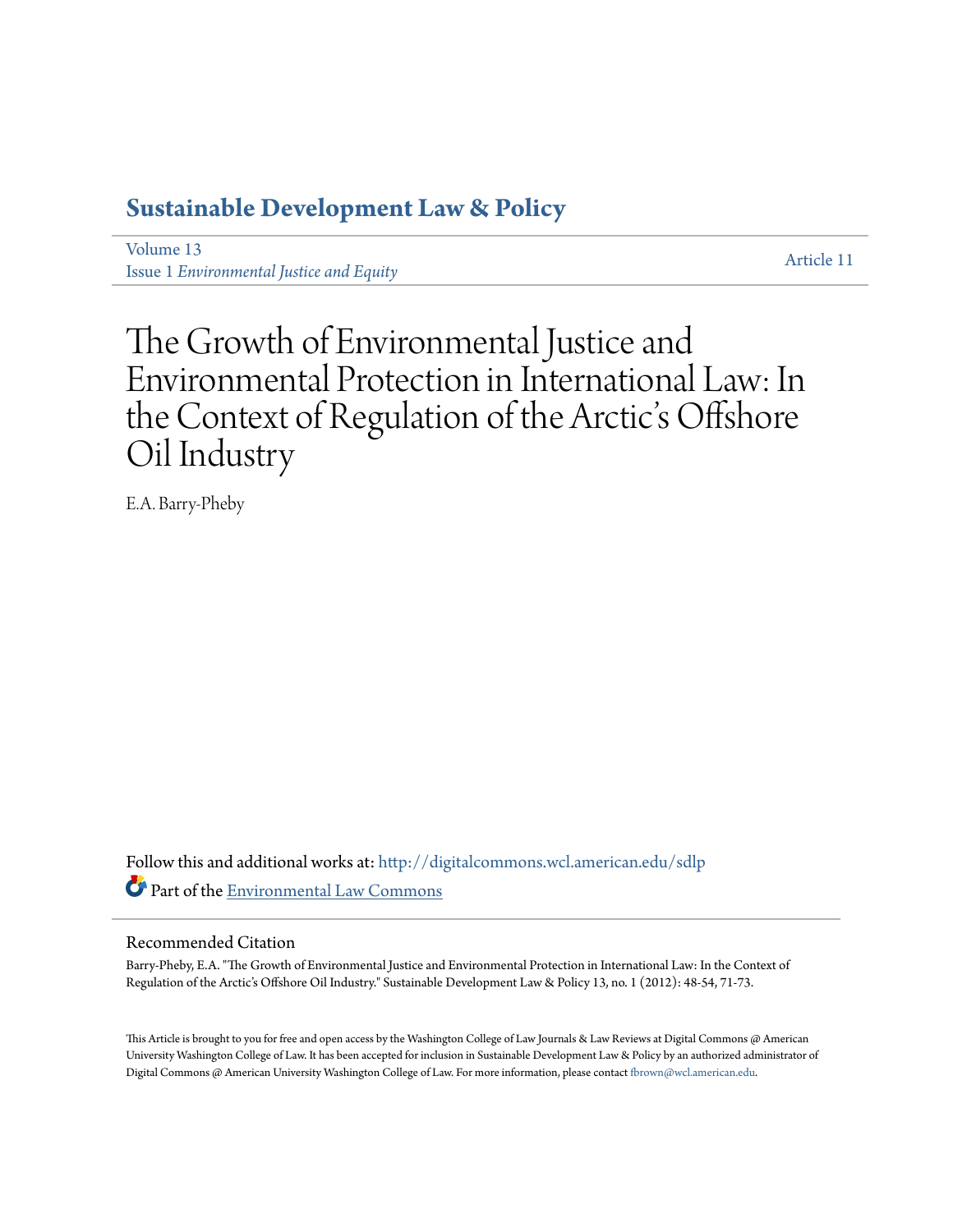# THE GROWTH OF ENVIRONMENTAL JUSTICE AND Environmental Protection in International Law:

In the Context of Regulation of the Arctic's Offshore Oil Industry

*by E.A. Barry-Pheby\**

#### **INTRODUCTION**

The Arctic Ocean is surrounded by five coastal states (four of which are heavily industrialised).<sup>1</sup> With its short food chain, and low temperatures, the Arctic Ocean is highly vulnerable to pollution.2 This marine environment is central to Arctic indigenous peoples<sup>3</sup> existence: providing food, warmth, livelihood and cultural integrity.4 Yet the offshore hydrocarbon industry is increasingly exploiting the Arctic Ocean: many activities are in deeper, and formerly unexplored, territories.<sup>5</sup> Relevant international law is not keeping pace, leaving this delicate

marine environment, and its indigenous coastal populations increasingly vulnerable to oil pollution.6

There is greater inclusion of international environmental law principles and concepts in relevant international law yet environmental protection is still severely curtailed by weak application of the precautionary principle, little progression in the creation of marine protected areas ("MPA's"), inadequate protection of identified species at risk from oil pollution,

and a sustainable development model weighted heavily towards economic development. Similarly, there has been a substantial growth of international law affording greater rights to indigenous peoples and ground-breaking involvement of indigenous peoples in the law-making process. Yet constraints are imposed by the failure of key states to ratify relevant international law and from limitations of the Arctic Council's soft law. Examples of environmental injustice are found in inadequate public participation for environmental impact assessments identified as tokenistic, ineffective or untimely, and in distributive inequalities of the sustainable development of Arctic coastal states. The tension between state sovereignty and international law has caused an impasse, which needs to be circumvented to sufficiently support environmental protection and environmental justice in regulation of the Arctic's offshore oil industry.

#### **Environmental Protection**

The Arctic faces ongoing degradation from global warming, ozone depletion, radioactive waste, pollution from persistent organic pollutants, pollution from heavy metals, and oil

*The tension between state sovereignty and international law has caused an impasse*

development.7 Oil pollution from the offshore industry has the potential to damage marine animals, change migratory patterns, destroy flora and halt indigenous peoples subsistence lifestyles.<sup>8</sup>

The Arctic marine environment is rendered particularly vulnerable to oil pollution due to the severe limitations that climatological, oceanographic and ecological factors impose on oil biodegradation.9 Furthermore, industry clean-up methods are rendered difficult, some postulate impossible, due to the Ocean's remoteness, semi-permanent ice cover<sup>10</sup> and climatological extremes.<sup>11</sup> Oil spills in the Arctic marine environment could

> remain unweathered, and toxic, for decades.12

> With some reticence, the offshore industry primarily drills only during summer seasons.<sup>13</sup> During the summer season the climate may be problematic, with "gale force winds, week-long storms, and heavy fog restricting visibility."14 While the increasing melting of the Arctic summer ice is announced with growing hysteria,15icebergs, ice packs and increased 'wave and storm action' could present new problems.16

Unfortunately, the heavily anticipated Arctic Council's binding agreement on oil pollution preparedness and response may fail to address the salient needs of the Arctic environment. In February 2013 Greenpeace leaked the draft agreement and heavily criticised the limitations of this piece of draft legislation, describing it as "incredibly vague" and "inadequate."<sup>17</sup>

Numerous academics acknowledge problems with the primarily soft international law regulating the Arctic.<sup>18</sup> The problems identified relate to: a) the nature of international law (and the systemic failures of this particular soft law);<sup>19</sup> b) procedural failures and weaknesses including inadequate implementation procedures, evaluation, outcome targets, follow-up procedures and integration of science into practice and policy; $^{20}$  c) a lack

*<sup>\*</sup>E.A. Barry-Pheby worked for many years as a legal researcher and adviser within the charity sector. Barry-Pheby studied the LLB at London Guildhall University, the Legal Practice Course at the College of Law, London and an LLM in Legal Practice at Manchester Metropolitan University. She will begin her doctorate at Newcastle University's School of Law in 2013. Email: emmapheby@ gmail.com.*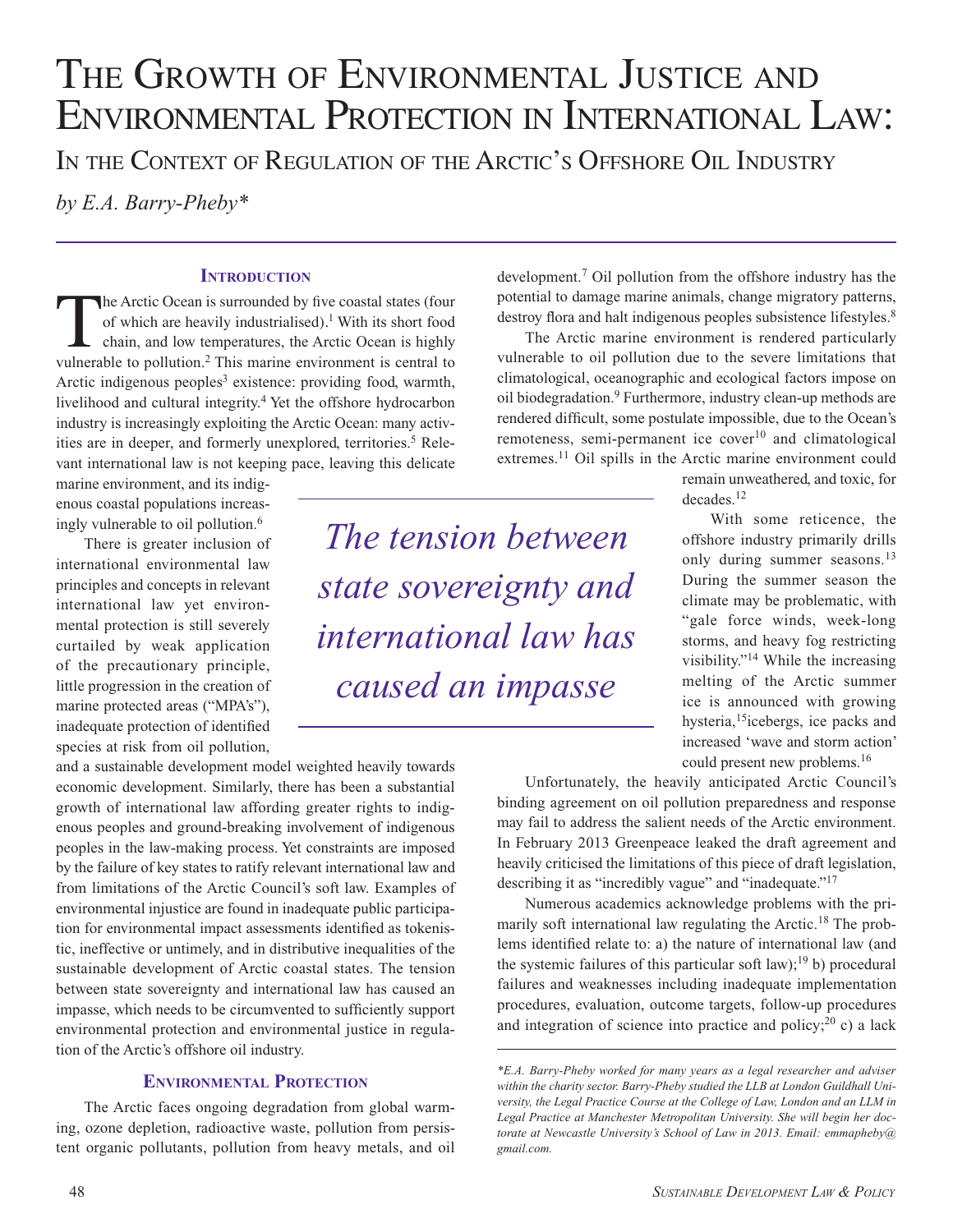of integration of recognized and accepted environmental principles and approaches such as ecosystem-based management ("EBM"), biodiversity, creation of Marine Protected Areas ("MPA"s), sustainable development, the precautionary principle and the polluter pays principle;<sup>21</sup> and d) a range of other faults including lack of funding, many years without an Arctic Council permanent secretariat, geopolitical tensions, a resistance by coastal states to develop international law and a lack of real integration of indigenous and other local people's opinions.22

Soft law can provide more detail, and be quicker and less cumbersome to create (as it does not demand domestic ratification), than hard law.23 Furthermore, it often supports enhanced stakeholder involvement.<sup>24</sup> It is also acknowledged that soft law has the potential to better address politically sensitive issues, allowing for the retention of sovereignty while resulting in the integration of the essence of soft law into domestic legislation.25 Fitzmaurice identifies that soft law can play a "fundamental" role in environmental protection.26

The inclusion of international environmental law principles and concepts provides, *prima facie*, a legal foundation for ecological, cultural and scientific perspectives; promotes discourse; and potentially raises environmental protection standards.<sup>27</sup> Therefore, the next part will analyze the growth of environmental protection in relevant international law by examining the inclusion of international environmental law principles/concepts.28

#### The Precautionary Principle

The precautionary principle is increasingly included in international instruments relevant to the Arctic marine environment, including: the Convention of Biological Diversity,<sup>29</sup> Agenda  $21$ ,<sup>30</sup> the Rio Declaration,<sup>31</sup> the Convention for the Protection of the Marine Environment of the North-East Atlantic (the "OSPAR Convention"), $32$  the Environmental Impact Assessment ("EIA") Guidelines<sup>33</sup> and the Offshore Oil and Gas Guidelines.<sup>34</sup> The precautionary principle provides an essential mechanism for considering environmental protection in the face of scientific uncertainty, or more accurately the inability of scientific modelling to predict, with any certainty, the risk of deleterious effects.35 The precautionary principle is particularly relevant given the identified vulnerability of the Arctic marine environment<sup>36</sup> and the dispute amongst environmentalists, scientists and politicians regarding the risk of oil spills, the 'response gap,'37 the effect of oil waste products on the marine environment, and effective clean-up methods in sea-ice clean-up.38

The precautionary principle is one of four principles on which the Arctic Offshore Oil and Gas Guidelines are based, and the guidelines require states to 'widely apply' it.<sup>39</sup> Yet the Offshore Oil and Gas Guidelines lack evaluation of their implementation, monitoring and follow-up procedures. This has weakened their capability to set and maintain higher standards.<sup>40</sup> While enforcement of soft law<sup>41</sup> is problematic, evaluation, monitoring and follow-up mechanisms are more readily carried out, although these mechanisms are insufficient in Arctic soft law, perhaps partially due to state resistance and funding problems.42

The language of the binding OSPAR Convention<sup>46</sup> is stronger, and its effect is *prima facie* more substantial, driven by the OSPAR Commission ("OSPARCOM"). OSPAR directs Contracting Parties to apply the precautionary principle when there are "reasonable grounds for concern"<sup>47</sup> with regards to inputs that could cause damage to humans or marine flora and fauna.<sup>48</sup> OSPARCOM also "collect(s) and review(s)" data to assess the effects of development on relevant marine environments.49 This data gathering is key to the success of the OSPAR and OSPARCOM and reportedly lowers oil pollution levels and raises standards of the state parties.<sup>50</sup> A main limitation of OSPAR in relation to the Arctic Ocean is that only two of the Contracting Parties are Arctic coastal states (Denmark $51$  and Norway) – therefore the OSPAR Convention only covers 8% of the surface area of the Arctic Ocean.<sup>52</sup> Theoretically the OSPAR boundaries could be widened,<sup>53</sup> but as the Convention was developed to support a set maritime area,<sup>54</sup> this has not happened.

The Convention on Biological Diversity ("CBD") has been an instrumental framework convention which other international law has followed.<sup>55</sup> The CBD preamble directs<sup>56</sup> parties to adopt a precautionary approach, and this is reiterated by Decision II/10 advocating a "precautionary approach" in the marine environment.57 As a framework Convention, it has been successful, but it does not have the substantive detail required to address the salient issues of Arctic offshore development.

The inclusion of the precautionary approach into international hard and soft law regulating the Arctic is positive, yet its effect is limited. OSPAR only covers a small proportion of the Arctic Ocean, the framework Convention CBD lacks substantive detail and only contains this approach within its preamble, and the EIA and Arctic Offshore Oil and Gas Guidelines have weak monitoring and follow-up procedures and are soft law. The result being that protection of the Arctic Ocean is curtailed: with a large response gap58 and questionable clean-up methods little supported in the weak interpretation/application of the precautionary principle.

#### Biological Diversity

Marine ecosystems are intricate, and interdependent, so damage to part of the food chain can have a catastrophic effect on the whole ecosystem.59 In the Arctic Ocean, plankton is a key part of the food chain for birds, fish and marine mammals.<sup>60</sup> The Arctic Ocean, with restricted biodiversity and species with increased longevity is in particular need of conservation of its biological diversity.<sup>61</sup>

MPAs are identified as an effective way of supporting biological diversity yet despite this there are so few MPAs in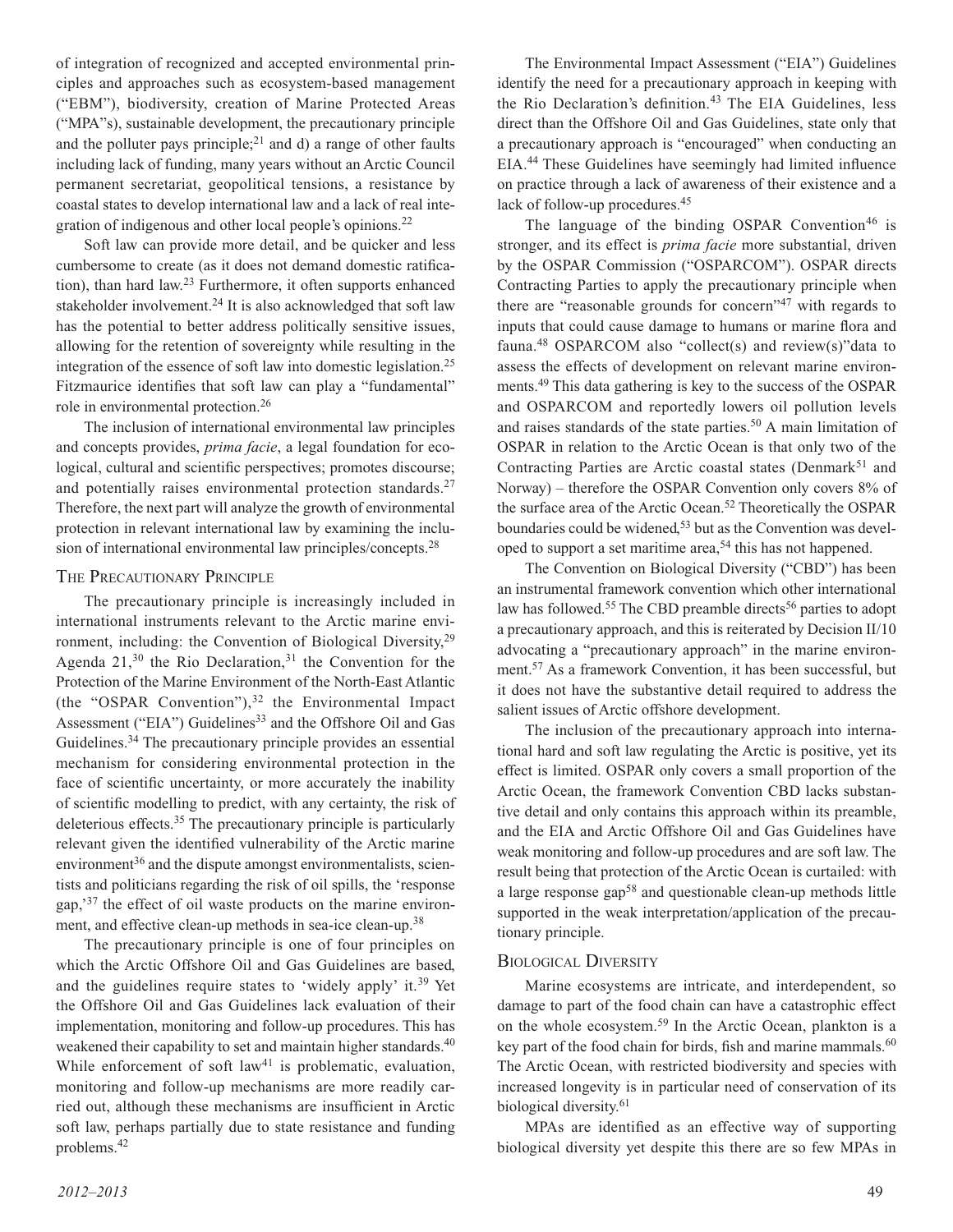the Arctic.62 Aiding biological diversity does not automatically preclude all offshore development, and MPAs can be designated to restrict or prevent certain activities in vulnerable areas.<sup>63</sup> Such action can support recovery of the wider marine environment.<sup>64</sup> The International Union for Conservation of Nature ("IUCN") identifies that an "imperfect" MPA, that only limits certain activities, is preferable to no MPA.65

The Convention on Biological Diversity<sup>66</sup> seeks to conserve biodiversity and to support the sustainable development of environmental resources. One hundred and ninety-three states are parties to the Convention, and it is ratified by all the Arctic coastal states except the U.S.A. Article 8 directs parties to consider the creation of protected areas, and in 2004 the Conference of Parties identified the need for MPAs as a key way of supporting biological diversity.67 The CBD as a framework Convention does not provide substantive detail and its requirements are "broad and vague, or carefully qualified."68

The Arctic Council Working Group, Conservation of Arctic Flora and Fauna ("CAFF"), $^{69}$  provides for some monitoring and assessment of the Arctic environment and aims to promote biological diversity. In 1998, CAFF set up the Circumpolar Protected Areas Network ("CPAN") to support the growth of protected areas.70 Unfortunately CPAN became dormant due to inner-wrangling and state differences regarding MPAs.<sup>71</sup>

Another way to support biodiversity is to protect specific species that are in decline. There are seventeen varieties of cetaceans in the Arctic Ocean including the narwhal, bowheaded and beluga whales. Bowheaded whales are an endangered species and an oil spill within their territory could have a disastrous effect on the species.72 The Exxon Valdez oil spill caused mortalities and a continuing decline in whale numbers.<sup>73</sup> Polar bears, classified as marine mammals, spend most of their life on Arctic ice floes, or swimming.<sup>74</sup> They have a number of features which make them particularly vulnerable to oil pollution. Firstly, contamination is magnified along each step of the food chain. If a polar bear eats contaminated prey, it also consumes toxic levels of hydrocarbons. The ingestion of these hydrocarbons can lead to a multiplicity of health problems, and ultimately death.<sup>75</sup> Secondly, polar bears are a non-migratory species<sup>76</sup> and they hibernate to cope with food scarcity. When they wake from hibernation, if prey is not readily available, as happens in cases of large-scale oil pollution, they will not get the nutrients they need to survive.77 Thirdly, if oil penetrates the fur of polar bears it compromises its insulation, leaving the bear at a heightened risk of hypothermia and death.78

In 1946, following an increase in commercial whaling, the International Convention for the Regulation of Whaling was established. The Convention's purpose was to conserve whales, specifically by regulating the whaling industry.<sup>79</sup> In response to declining polar bear numbers due to harvesting, the International Agreement for the Conservation of Polar Bears was created. Article II of the Agreement requires contracting parties to "protect the ecosystems of which polar bears are a part,"80 paying "special attention" to polar bear habitats.<sup>81</sup> However, it does not preclude exploration.82 Whilst both the International Convention

for the Regulation of Whaling and The International Agreement for the Conservation of Polar Bears successfully addressed the concerns of whaling and harvesting,<sup>83</sup> the newer threat posed by offshore oil development has not been addressed.

#### Sustainable Development

There has been increased interest in Arctic offshore hydrocarbon activities with high bidding for leases that previously did not receive bids due to their remote and potentially hazardous locations.<sup>84</sup> The Arctic offshore oil industry is experiencing rapid growth to meet the demands of world hydrocarbon needs, domestic energy security and desired economic growth.85 The rate of growth of the Arctic offshore oil industry is predicted to rise. The United States Geological Society estimates that ninetybillion barrels of Arctic oil remain untapped.<sup>86</sup>

Sustainable development, $87$  identified as a somewhat fluid concept,88 has a classic definition in the Bruntdland report: "development that meets the needs of the present without compromising the ability of future generations to meet their own needs."89 Sustainable development, conceived at global conferences and forums, has been extensively incorporated into relevant international legislation.<sup>90</sup>

The Arctic Council, from its inception as the Arctic Environmental Protection Strategy ("AEPS"), identified sustainable development in the Arctic as a key objective. $91$  To focus further on sustainable development, the AEPS created the Sustainable Development Program, which later evolved into the more formal Sustainable Development Working Group ("SDWG").92 Discord amongst Arctic states over the definitions and boundaries of sustainable development led to substantial delays in devising a programme for the SDWG.<sup>93</sup> Consequently the SDWG's focus is somewhat 'disparate' and has circumvented focusing on several controversial issues.94

Since 1998 under the auspice of the SDWG a number of reports have been produced, more recently including the Best Practices in Ecosystems-Based Ocean Management report, the Arctic Energy report and as part of the International Polar Year an energy summit was held (with consequential report), in which the Arctic's offshore oil industry was part of a wider discussion of many energy sources.<sup>95</sup> Following changes in the Arctic Council chair in 2006 to Norway<sup>96</sup> there was clearly a shift towards further consideration of the impact of the offshore oil industry, however this has had limitations: the SDWG's Arctic Energy report notes that it is "not intended as a comprehensive assessment of Arctic energy resources, nor of the impacts of Arctic energy development on the natural and human environments in the circumpolar environment" and is instead a strategic report.<sup>97</sup>

The EIA Guidelines identify that sustainable development is the cornerstone principle of the Arctic Council.<sup>98</sup> They also identify that the key to sustainable development is the inclusion of "traditional knowledge." 99 The Arctic Offshore Oil and Gas Guidelines (created by Protection of the Arctic Marine Environment or "PAME") identify that offshore oil and gas activities in the Arctic should be predicated on the principle of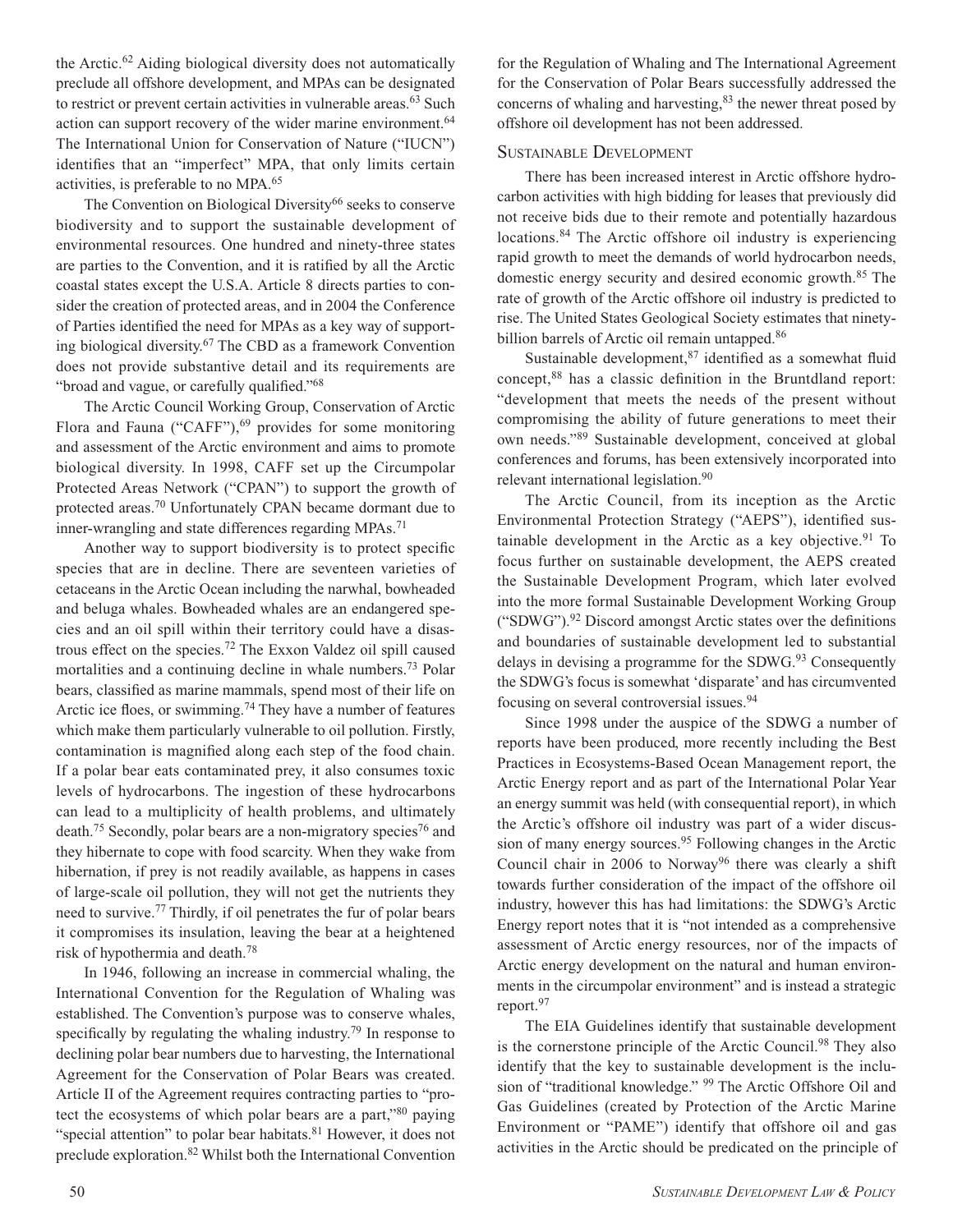sustainable development.<sup>100</sup> The Guidelines direct governments to be "mindful of their commitment to sustainable development" focusing on eight key issues, including: biological diversity, transboundary pollution, and "broad public participation in decision making."101 Public participation in EIAs has been criticised for being tokenistic, ineffective or untimely.102

The OSPAR Convention identifies in its preamble "that concerted action at national, regional and global levels is essential to prevent and eliminate marine pollution and to achieve sustainable management of the maritime area."103 OSPAR also refers to the need for programs and plans to implement sustainability. OSPARCOM identifies "that sustainable development through the application of the Ecosystem Approach" is a key principle for the North-East Atlantic Environment Strategy and requires that "[t]he Contracting parties [ensure][the]involve[ment] of relevant stakeholders in the development of their national approaches to sustainable uses of the seas."<sup>104</sup>

The more advanced implementation, monitoring and follow-up procedures of OSPAR better support sustainable development. The OSPAR bound countries of Norway and Greenland (via Denmark) could help to coerce the other Arctic states to consider better integration of sustainable development into practice, perhaps via OSPARCOM. The inner-wrangling, inefficiencies and procedural problems experienced by SDWG, and the lack of follow-up procedures of the EIA and Offshore Oil and Gas Guidelines, could be better addressed. They are not *de facto* a problem of all soft law, but rather are problems associated with the Arctic's international law.105

#### Environmental Protection–Conclusion

The Arctic Council and working groups have instigated many meetings, reports and legislation, which increasingly considers environmental protection via implementation of international environmental law concepts and principles. Yet, the Arctic Council and its working groups have limited funds, lack enforcement mechanisms, are somewhat thwarted by procedural and structural problems and are restrained by States' desire to maintain their sovereign rights to freely exploit natural resources.<sup>106</sup>

The environmental protection provided by inclusion of these international environmental law principles/concepts with regards to the offshore oil industry in the Arctic appears insufficient: the precautionary principle is applied in a diluted form, there are still so few MPAs in the Arctic Ocean, species specific legislation remains narrow despite new and potential risks from the offshore oil industry, and sustainable development favours state economic growth providing insufficient consideration to distributive justice.

#### **ENVIRONMENTAL JUSTICE AND HUMAN RIGHTS**

The indigenous, Arctic coastal population maintains a largely symbiotic relationship with the marine environment: some still leading subsistence lifestyles and many others heavily relying on the marine environment for food, warmth and cultural identity.107 Pollution by the offshore oil industry that damages the marine environment would fundamentally interfere with indigenous peoples' lives.108

The environmental justice movement has arisen in response to racial and social inequalities that have caused 'disproportionate environmental burdens.109 Arctic indigenous peoples have been described as victims of 'eco-crime'.110 Dorough states that 'indigenous peoples have been and continue to be victims of subjugation, domination and exploitation'.111 Environmental justice is a multi-dimensional concept identified as incorporating many elements of: distributive,  $^{112}$  procedural,  $^{113}$  recognitive,  $^{114}$ productive<sup>115</sup> and ecological justice.<sup>116</sup>

#### International Law

International law increasingly addresses Arctic indigenous peoples' human rights in an environmental context in: the Indigenous and Tribal Peoples Convention, $117$  the UN Declaration on the Rights of Indigenous Peoples<sup>118</sup> the Convention on Biological Diversity, soft law created by the Arctic Council, the inclusion of indigenous peoples in the United Nations Permanent Forum on Indigenous Issues ("UNPFII"), the creation of the Inter-American Commission on Human Rights, and the inclusion of six groups of indigenous peoples as permanent participants in the Arctic Council.<sup>119</sup>

The ILO Convention  $169^{120}$  is a legally binding piece of international legislation setting out minimum standards for indigenous rights. It accords distributive and procedural elements of environmental justice to indigenous peoples via: recognition of cultural diversity,<sup>121"</sup>ensuring that members of these peoples benefit on an equal footing from the rights and opportunities which national laws and regulations grant to other members of the population,"<sup>122</sup> and by providing consultation and decision-making rights.123 Furthermore, indigenous peoples were involved in the creation of this legally binding piece of international law.124

Only two of the five Arctic coastal states (Denmark and Norway)125 are parties to this Convention. Although, Henriksen speculates that "the other Arctic countries cannot ignore the comprehensive set of international minimum standards on indigenous rights."126 Unfortunately by failing to ratify this Convention it is presumably what they intend to do.

The United Nations Declaration on the Rights of Indigenous Peoples is a rights-based piece of international legislation that proliferates environmental justice. Article 18 states indigenous peoples' "right to participate in decision making in matters which would affect their rights," and Article 32 directs that "(s) tates shall consult and cooperate with the indigenous peoples concerned through their own representative institutions . . . to obtain their free and informed consent prior to the approval of any project affecting their lands or territories and other resources, particularly in connection with development, utilization or exploitation of mineral, water or other resources."127 Both Articles 18 and 32 clearly centralize indigenous peoples' right to the procedural facet of environmental justice with regard to any offshore oil development.

The Declaration took decades of deliberations with battling over the minutiae of detail, yet minor alterations could have substantially weakened its effect. For example, with regards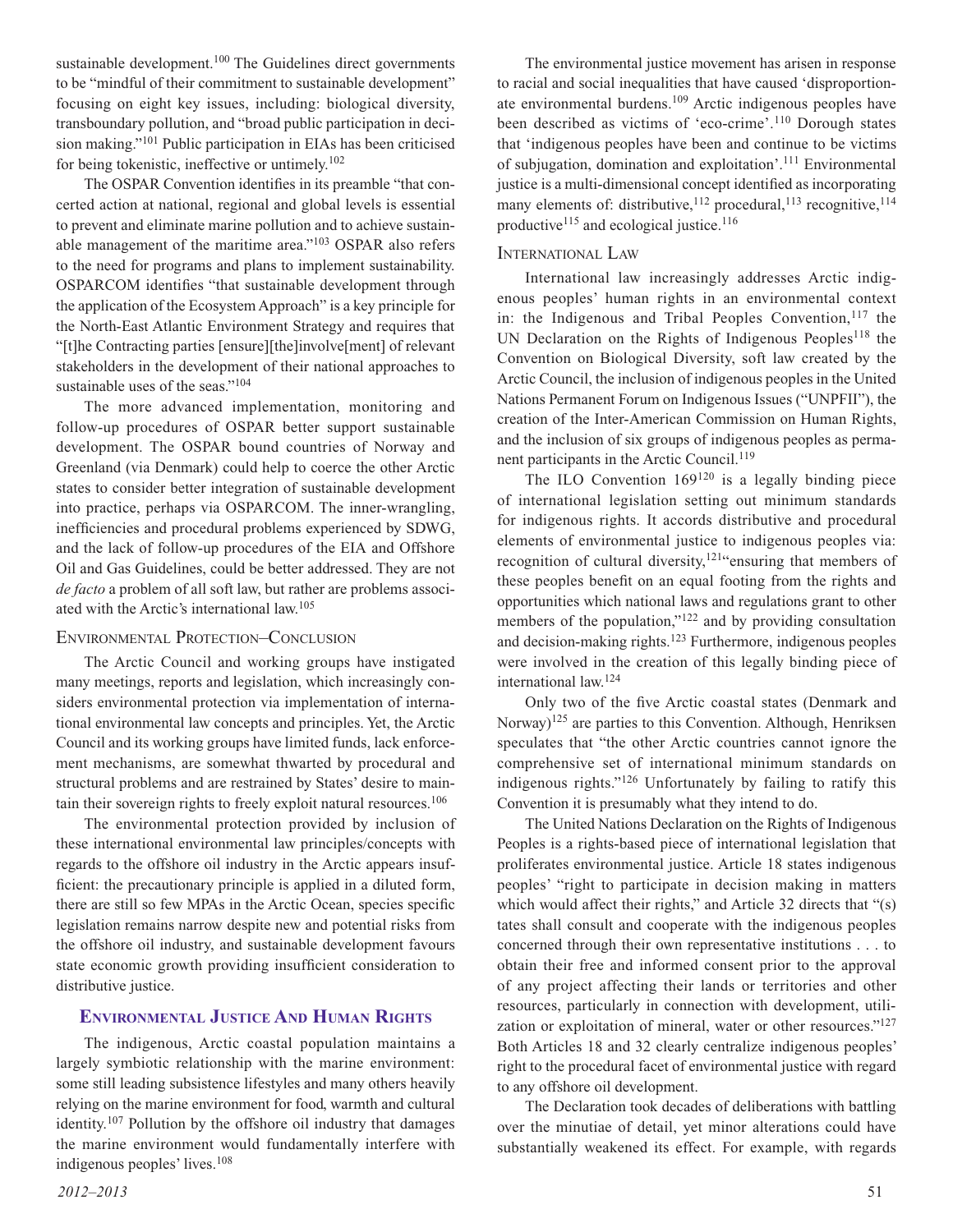to the issue of "free, prior and informed consent" some states wished to substitute "obtain" with "seek."128 The strength of the Declaration is greatly attributed to the participatory role of indigenous peoples in its creation.<sup>129</sup> This Declaration is seen as a crucial step in paving the way to the creation of a binding Convention on indigenous rights.<sup>130</sup>

Other international law also provides Arctic indigenous peoples with rights in corollary with their territories and environment, including: the non-binding United Nations Conference on Environmental and Development (UNCED) Agenda 21,<sup>131</sup> the Rio Declaration on Environment and Development,<sup>132</sup> and the binding Convention on Biological Diversity.133 In contrast, indigenous people were not included in the Ilullissat Declaration discussions. Furthermore, the United Nations Convention on the Law of the Sea  $(UNCLOS)^{134}$  incorporates a traditional view of sovereignty and fails to mention indigenous people's rights, which Rebecca Bratspies sees as "striking a jarring note of discord with recent developments in international law."135

Other notable inclusions of indigenous people in international law and policy making include: The creation in 2000 of the United Nations Permanent Forum on Indigenous Issues ("UNPFII"),136 The Inter-American Commission on Human Rights, which is relevant to two of the Arctic coastal states, the USA and Canada, and the role of indigenous peoples as permanent participants in the Arctic Council.

The Arctic Council is the main forum for inter-governmental political discussion of Arctic environmental issues and the driving force behind the creation of many reports and much international soft law.137 Although the presence of the permanent participants can be influential the decisions are made with the consensus of Arctic Council members states only.138 The fundamental doctrine of state sovereignty persists.

There has been huge growth of indigenous peoples' rights in international law via UNDRIP, ILO169, CBD, the soft law of the Arctic Council and the inclusion of indigenous peoples in international forums. Yet, there are limitations on Arctic indigenous peoples' rights. First, after decades of debate, only Norway and Denmark<sup>139</sup> are parties to ILO169, and Russia is not a party to UNDRIP (which is not a binding instrument). Second, the Arctic Council's Permanent Participants do not have voting rights. Third, the vulnerable position of the permanent participants can be seen by the Russian government's immediate decision to suspend the work of the Russian Association of Indigenous Peoples of the North (RAIPON) in November 2012.140 RAIPON can no longer officially participate in Arctic Council work. Finally, the soft law that the Arctic Council creates faces substantial criticism for its poor compliance rates, lack of implementation and insufficient monitoring standards.<sup>141</sup>

The exclusion of indigenous peoples from the Ilulissat Declaration's discussions suggests both reluctance by the five coastal states to identify indigenous peoples as on an equal footing, and their intention not to accede state sovereign rights to restraints imposed by international law. There is clearly a gap between rhetoric and reality and a reluctance to go beyond this impasse.

#### Environmental Impact Assessments ("EIA"s) and Environmental Justice

EIAs are a key way of allowing analysis, consultation, research142 and public participation. Public participation is, *prima facie*, able to fulfil a critical part of according environmental justice to indigenous peoples by providing procedural rights.<sup>143</sup> EIAs are defined by the Espoo Convention as a "national procedure for evaluating the likely impact of a proposed activity on the environment."144 The CBD Guidelines, Arctic Offshore Oil and Gas Guidelines and EIA Guidelines all include broad boundaries of what the EIA process should involve: including impact on "human-health" and the importance of incorporating traditional (and other local) knowledge.145

International legislation regulating the Arctic has embraced the EIA concept. The Espoo Convention (addressing transboundary EIAs for offshore hydrocarbon activities)<sup>146</sup> has fortyfive Contracting Parties, of which only Canada, Denmark and Norway are Arctic coastal states.147 The EIA Guidelines and the Offshore Oil and Gas Guidelines provide Arctic-specific guidance: identifying features of the Arctic's cryosphere and eco-system that demand consideration.<sup>148</sup> The Offshore Oil and Gas Guidelines attempt more stringent regulation of transboundary impacts than the standards set by the Espoo Convention.<sup>149</sup> UNCLOS requires states to conduct an assessment for hydrocarbon activities although as a framework the Convention does not provide substantive detail.<sup>150</sup>

The Espoo Convention requires adherence to public participation procedures although it does not elaborate on the form that this participation should take, or the stage at which it should be instigated.151 Koivurova states that the lack of detail regarding the form and timing of public participation makes this Convention "considerably weakened."<sup>152</sup> The Espoo Convention's<sup>153</sup> strong institutional arrangements provide a forum for effective followup procedures, prescribing that there should be regular reviews for implementation;<sup>154</sup> the last such meeting was in Geneva in June 2011.155 The Espoo Convention is praised for setting detailed procedural standards and for creating what "seems to have become a global standard for how to conduct TEA."156 Yet it is criticized for not having harmonized standards of EIAs across contracting states in practice and therefore potentially causing problems of reciprocity.157 As only three of the five coastal states are parties to this Convention, its ability to harmonize legislation governing the Arctic Ocean is limited.158

PAME's Offshore Oil and Gas Guidelines identify the importance of "full and meaningful" public participation,<sup>159</sup> but do not provide substantive detail on this issue. The EIA Guidelines, although more detailed, identify the importance of incorporation of traditional knowledge into the EIA process from initial exploration stages and throughout the exploitation process.160 However, they are often criticized for lacking implementation, having poor follow-up evaluation procedures,<sup>161</sup> and a study identified that key parties were not even aware of the existence of these Guidelines.<sup>162</sup>

In practice there are examples of Arctic public participation falling far short of standards international legislation aspires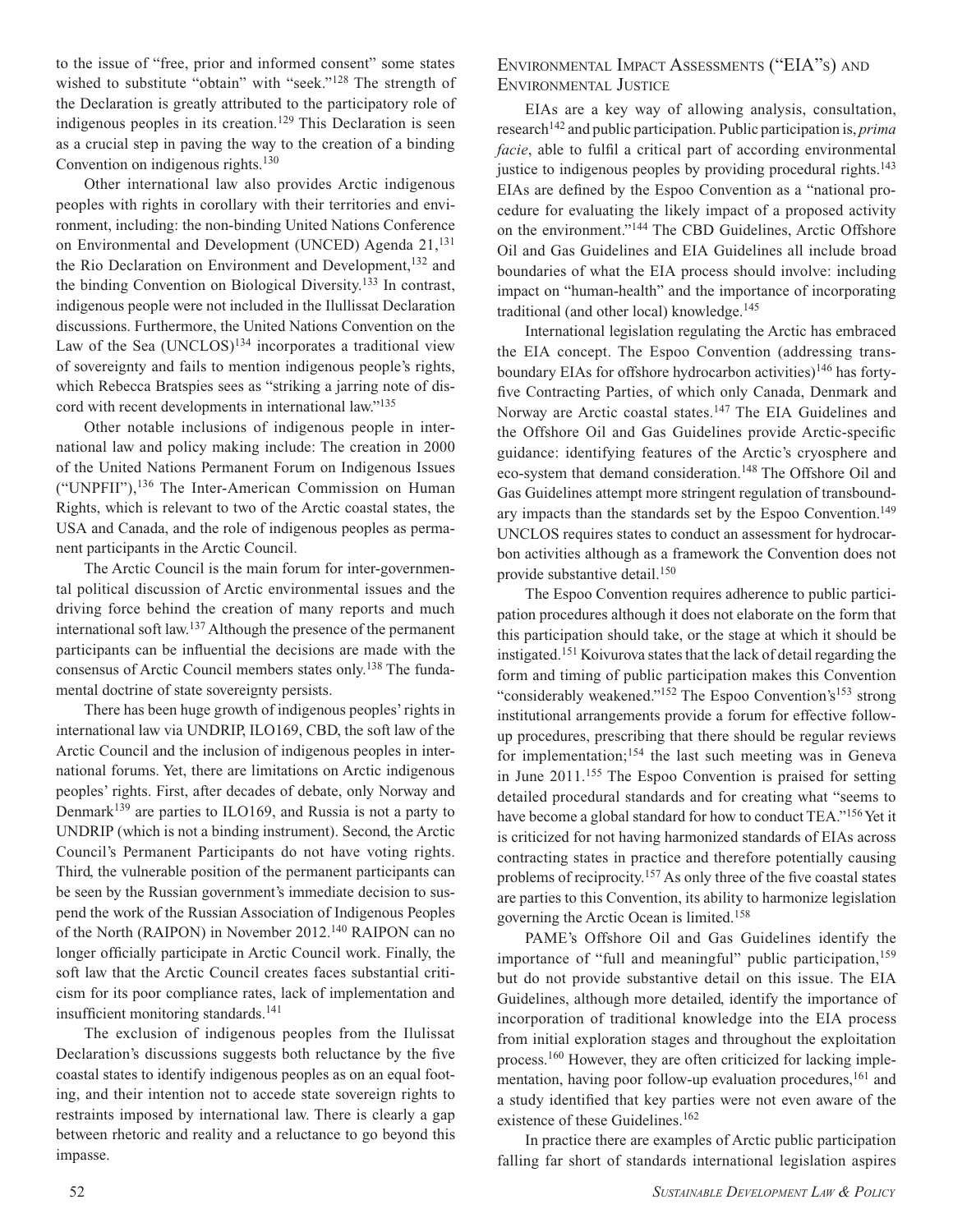to achieve. In the United States, the villagers of Kaktouik (the nearest community to prospective development in the US sector of the Beaufort Sea) felt that their views were sought so late in the process that they did not actually influence or alter practice and that it was a tokenistic process.163 These villagers wished to raise technical concerns but instead Shell provided public relation employees to answer these technical concerns.164 Similarly Canadian Inuits have criticised public participation in the region as insufficient and untimely.165 Steiner also commented that "the general public is asked to review and comment on an overwhelming stream of technically complex documents, but is outmatched by well-paid industry advocates."166 The offshore industry presents a different picture – one where they seek "consent" rather than mere consultation and where they, in response to

indigenous people's requests, stopped operations for a twoweek period "to enable locals to carry out their subsistence hunting during the whaling season."<sup>167</sup>

The indigenous peoples of the Arctic are not of only one opinion with regards to offshore activities but they are united in supporting the need for continued, and ongoing, involvement of indigenous peoples in the international

debates, and at a local level, their involvement in each and every planned development.168 Examples of inadequate involvement in decision-making and insufficient information provisions are examples of environmental injustice.

#### **Environmental Protection And Environmental Justice – Conflicting Concepts?**

The environmental movement in the Arctic has historically alienated the indigenous population.169 In the 1970s and 80s, Greenpeace launched a campaign against seal hunting that Greenland's indigenous peoples found offensive, inaccurate and damaging.170 There were later objections to Greenpeace's attack on indigenous peoples whaling.171 While Arctic indigenous peoples are described as victims of "eco-crime(s)," environmentalists are perceived as having done little to pursue this injustice.<sup>172</sup> In turn, Indigenous peoples often appear keen to maintain their distance from the environmental movement.<sup>173</sup>

To consider whether environmental protection and environmental justice mutually drive up standards or conflict, this paper focuses on sustainable development and EIAs. Sustainable development, in balancing economic growth with environmental protection, is potentially at odds with environmental justice.174 The indigenous coastal communities risk environmental costs yet share little of the economic benefits.175 Often large proportions of high paid offshore oil industry jobs do not go to local people176 but instead to skilled, experienced workers outsourced from other areas.177 Also, complex revenue systems for offshore

*2012–2013* 53

*The environmental movement in the Arctic has historically alienated the indigenous population.*

industries can mean minimal local benefits; for example, in Alaska beyond six miles offshore the revenues gained go entirely to the federal government with no share going to the state of Alaska.178 The Deepwater Horizon and Exxon Valdez disasters illustrate the level of damage that oil pollution can cause to local fishing and tourism industries, sustainable lifestyles and the environment.179 Despite a \$2.5 billion clean-up operation, less than 10% of the spilled Exxon Valdez oil was recovered from the water and shore.<sup>180</sup> Twenty years later, the damage to organisms and their marine environment is still apparent.<sup>181</sup> Immediate sizeable effects from the Exxon Valdez spill were obvious, with estimated mortalities of 2,800-5,000 sea otters, 250,000-700,000 seabirds, 300 harbour seals, 250 bald eagles, 22 killer whales and billions of herring and salmon eggs.182

Indigenous peoples state that both the offshore industry and central governments do not adequately consider their lack of economic benefits, or the potentially devastating risks they face: This is at odds with the distributive element of environmental justice.<sup>183</sup> Sustainable development is identified as an "unabashedly anthropocentric concept,"184 yet this does not provide the full picture, for it can con-

ceivably fail to duly consider certain groups of people. It is not however automatically a concept that excludes distributive elements; it has only been deconstructed and interpreted in this way in the Arctic region.185 The concept of sustainable development demands consideration of future generations and can therefore be viewed as potentially distributive, and not at odds with environmental justice. Careful reframing of sustainable development in the Arctic context is needed to allow due consideration of indigenous peoples and to provide environmental justice.

The second issue is whether EIAs potentially cause conflict between environmental justice and environmental protection. If the EIAs of offshore oil projects provide sufficient procedural mechanisms for indigenous peoples' involvement and decision-making, they could be seen as complying with principles of environmental justice. Given that environmental protection does not *ipso facto* demand restriction on all development, it is not necessarily at odds with environmental justice.<sup>186</sup> EIAs can potentially drive up standards of environmental protection and comply with the procedural requirements of environmental justice.

#### **Conclusion**

There has been substantial growth in international law according rights to indigenous peoples, illustrating that indigenous peoples are no longer "passive observers to fundamental decisions being made about [their] homeland."187 Yet they are now somewhat locked into the rhetoric of international politics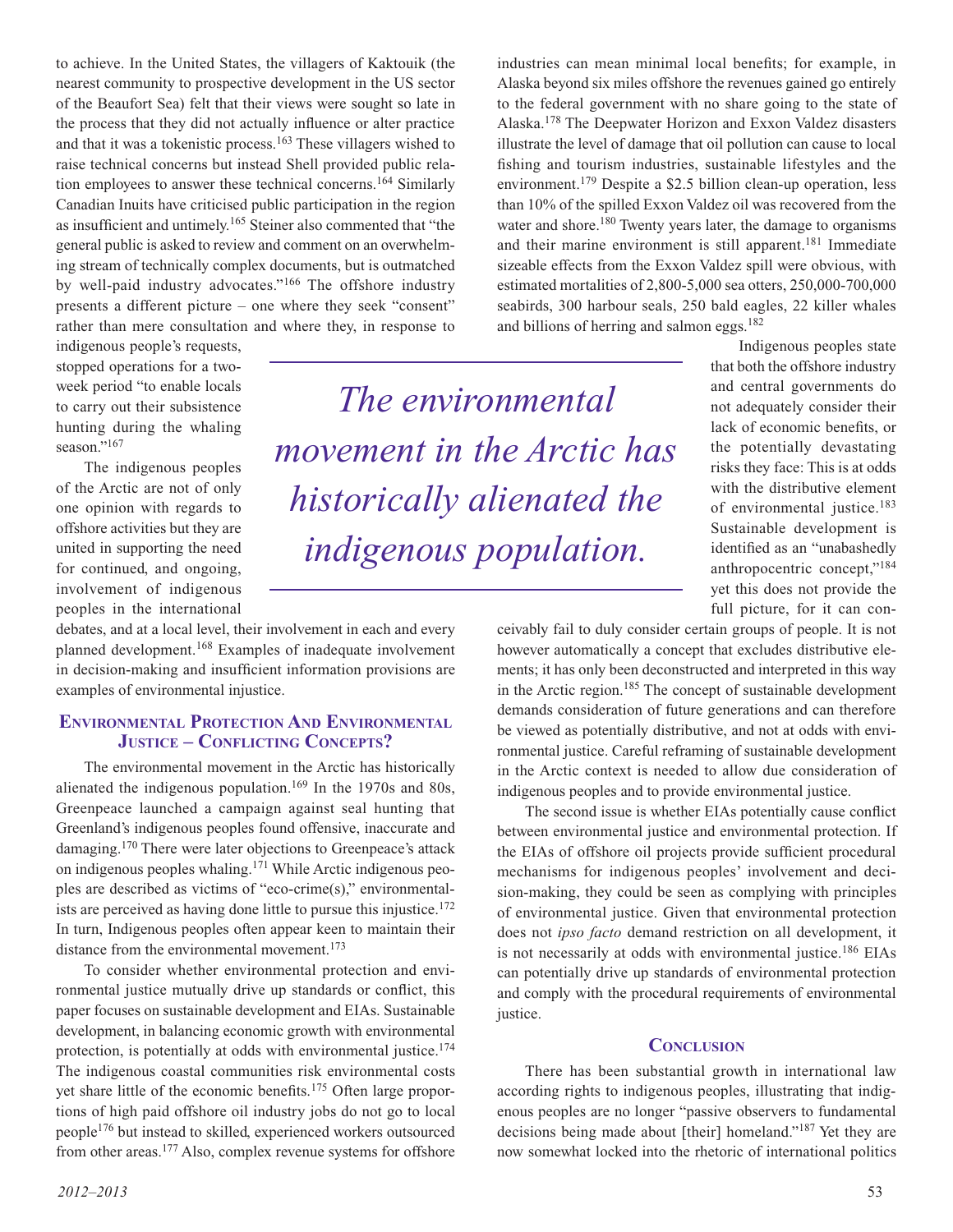and law-making. Increasingly there has been inclusion of key international environmental law principles and concepts into relevant international law. Yet the ability of the inclusion of these principles and concepts to drive up standards of environmental protection has been limited. There is a deadlock created by the tension between state sovereign rights to utilise natural resources, environmental protection, and the rights of indigenous peoples.

The five coastal states, undeterred by the soft law created and unfettered by international hard law they have not ratified,<sup>188</sup> delineate themselves with traditional ideas of sovereign rights in order to utilise natural resources unabated. The exponential growth in recognition of indigenous rights regarding their environments and the growing recognition of environmental protection in international law certainly provides a beacon of hope for the future, but at the present the offshore oil industry continues to grow far beyond the capacity of international law.

## Endnotes: The Growth of Environmental Justice and Environmental Protection in International Law: In the Context of Regulation of the Arctic's Offshore Oil **Industry**

<sup>1</sup> Tavis Potts, *The Management of Living Marine Resources in the Polar Region* (2010); M.H. NORDQUIST ET AL., CHANGES IN THE ARCTIC ENVIRONMENT and the Law of the Sea 4, 404 (listing the USA, Canada, Norway and Russia as the four heavily industrialised coastal states (coastal industries include fishing, mineral extraction and the hydrocarbon industry), the fifth coastal state is Greenland); Intl. Arctic Sci. Comm., *An Introduction to the Arctic Climate Impact Assessment* (Feb 2010); N. E. Flanders & R.V. Brown, *Justifying Public Decisions in Arctic Oil and Gas Development: American and Russian Approaches*, 51 Arctic 264 (September 1998).

<sup>2</sup> Timo Koivurova, *The Importance of International Environment Law in the Arctic*, The Arctic Centre (November 2011), www.arcticcentre.org/?DeptID=5484 [hereinafter *Koivurova*, *Environment Law*]; Timo Koivurova, *Governance of protected areas in the Arctic*, 5 Utrecht Law Rev. 44 (2009) [hereinafter Koivurova, *Governance*]; WWF, *Oil Spill Response Challenges in Arctic Waters* (October 2011); *An Introduction to the Arctic Climate Impact Assessment*, *supra* note 1.

<sup>3</sup> In keeping with the preferred plural usage of indigenous peoples found throughout relevant international law, this paper adopts the same pluralisation. Definitions of indigenous peoples are disputed but for the purposes of this paper the definition of indigenous peoples is taken from the working definition used by the United Nations Permanent Forum on Indigenous Issues. *See* UN Permanent Forum on Indigenous Issues, *Who Are Indigenous Peoples?* www. un.org/esa/socdev/unpfii/documents/5session\_factsheet1.pdf [hereinafter *Who Are Indigenous Peoples*].

<sup>4</sup> See Aslaug Mikkelsen & Oluf Langhelle, Arctic Oil and Gas – Sustainability at Risk*,* (2011) (A large part of indigenous Arctic diets consist of marine mammals. Some indigenous peoples maintain totally subsistence lifestyles); *see also* D. Cavanagh, *Marine Mammals and the Inuit*, Journal of the Vancouver Aquarium 10 (1987); J. HOLDER & M. LEE, ENVIRONMENTAL PROTECTION LAW AND POLICY (Cambridge Univ. Press 2010).

<sup>5</sup> WWF, *Oil Spill Response Challenges in Arctic Waters*, *supra* note 2, at 6 (listing the newly explored offshore Arctic areas which includes: West Greenland, the Russian Barents Sea, the Canadian Beaufort Sea territory and in the USA Chukchi Sea territory, some involving deep-water drilling.)

<sup>6</sup> *See generally* Allen Milne, *Oil, Ice and Climate Change: The Beaufort Sea and the Search for Oil* (R.J. Childerhose ed., 1977) (noting that The Arctic Ocean is particularly vulnerable to the effects of oil pollution due to its short food chain and environmental factors limiting biodegradation); *see also* G.P. GLASBY, ANTARCTIC SECTOR OF THE PACIFIC, 312-3 (Elsevier Science Publishing Co. 1990).

<sup>7</sup> Sarah R. Hamilton, *Toxic Contamination of the Arctic: Thinking Globally and Acting Locally to Protect Arctic Ecosystems and People,* 15 Colo. J. Int'l Envtl L. &Pol'y 71, 71 (2004); LAURA WESTRA, ENVIRONMENTAL JUSTICE AND THE RIGHTS OF INDIGENOUS PEOPLES 208 (Routledge 2012).

8 Mary Simon, *Canadian Inuit*, 66 INT'L J. 879 (2010-11); Rebecca M. Bratspies, *Human Rights and Arctic Resources,* 15 Sw. J. Int'l L. 250, 260 (2008-9).

<sup>9</sup> R. Rayfuse, P*rotecting Marine Biodiversity in Polar Areas Beyond National Jurisdiction* 17(1) REICEL, 4 (2008) (highlighting that furthermore freezing water can trap oil and prevent waves from dispersing and allowing evaporation).

<sup>10</sup> *See* PAME, *The Arctic Ocean Review – Phase 1 Report*, at 10 (2009-11) (noting the Arctic Ocean has previously been in the main a frozen ocean with seasonal and perennial sea ice, although this is altering due to global warming); Peter Wadhams, *Arctic Ice Cover, Ice Thickness and Tipping Points* AMBRIO 9 (23/24) and NSIDC nsidc.org, accessed 30 January 2012.

<sup>11</sup> *See generally* PAME, *supra* note 10; TIMO KOIVUROVA, OFFSHORE HYDROCARbon: Current Policy Context in the Marine Environment (Arctic Transform 2010) [Hereinafter, Koivurova, *Maine Environment*] (noting the period of time in which the climatology/cryosphere make clean-up operations impossible is called a 'response gap'. There is much debate amongst scientists, environmentalists and the oil industry as to how large the 'response gap' is and how adequately it is addressed).

<sup>12</sup> Arctic Environmental Protection Strategy, *Report on Recent Lingering Oil Studies* at 3.2 (June 1991); *see also* The Exxon Valdez Oil Spill Trustee Council, *Long Term Effects of Initial Exposure to Oil* (2010), *available at* www. evostc.state.ak.us/recovery/longTerm.cfm.

<sup>13</sup> *See* Offshore Technology 26-7 (October 2012) (Statoil carry out one of the few all year offshore Arctic drilling activities in the Norwegian Barents Sea area). *See* The House of Commons (Environmental Audit Committee), *Protecting the Arctic*, at 5 (September 2012) (explaining that Shell did not wish to adhere to the summer only drilling requirement and challenged the decision for summer only drilling in offshore Alaska).

<sup>14</sup> Environment Group, *Offshore exploration in the Arctic*, www.pewtrusts.org/ news\_room\_detail.aspx?id=58806.

<sup>15</sup> Wadhams, *supra* note 10; *cf.* National Snow and Ice Data Center, (October 2012) available at http://nsidc.org/arcticseaicenews (melting sea ice could be viewed as advantageous to industries such as oil, fishing and shipping, and to states to wish to exploit this Ocean). *But cf.* M Bravo & G. Rees, *Cryo-Politics: Environmental Security and the future of Arctic Navigation*, 13 Brown J. World Aff. 205 (2006-7) (supporting the argument that the full complexity of the measurements is not accounted for and that the large mass of an entire ocean is being labeled with what is not a consistent trend for the many seas and waters it includes).

<sup>16</sup> *See generally Arctic Changes*, Postnote, Number 334 (Parliamentary Office of Science and Technology, London, UK) June 2009, at 4.

<sup>17</sup> See Greenpeace Press Release, 'Leaked Arctic Council oil spill response agreement 'vague and inadequate', February 4 2013 at <www.greenpeace. org/international/en/press/releases/Leaked-Arctic-Council-oil-spill-responseagreement-vague-and-inadequate—-Greenpeace/?accept=aa29a15f9873f37b52 0e73bc7551178f>

<sup>18</sup> *See* Koivurova, *Marine Environment*, *supra* note 11, at 37; *see generally* T. Koivurova, E.J. Molenaar & D.L. Vanderzwaag, *Canada, the EU, and Arctic Ocean Governance: A Tangled and Shifting Seascape and Future Directions,* 18 J Transnat'l L. &Pol'y 247 (2008-9) [hereinafter Koivurova, *Shifting Seascape*]. <sup>19</sup> L.A Fayette, *Ocean Governance in the Arctic* 23 INT'L J. MARINE & COASTAL L. 531 (2008), 559; Koivurova & Molenaar, *International Governance and Regulation of the Marine Arctic*, WWF (2009) available at http://www.wwf.se/ source.php/1223579/International%20Governance%20and%20Regulation%20 of%20the%20Marine%20Arctic.pdf.

*continued on page 71*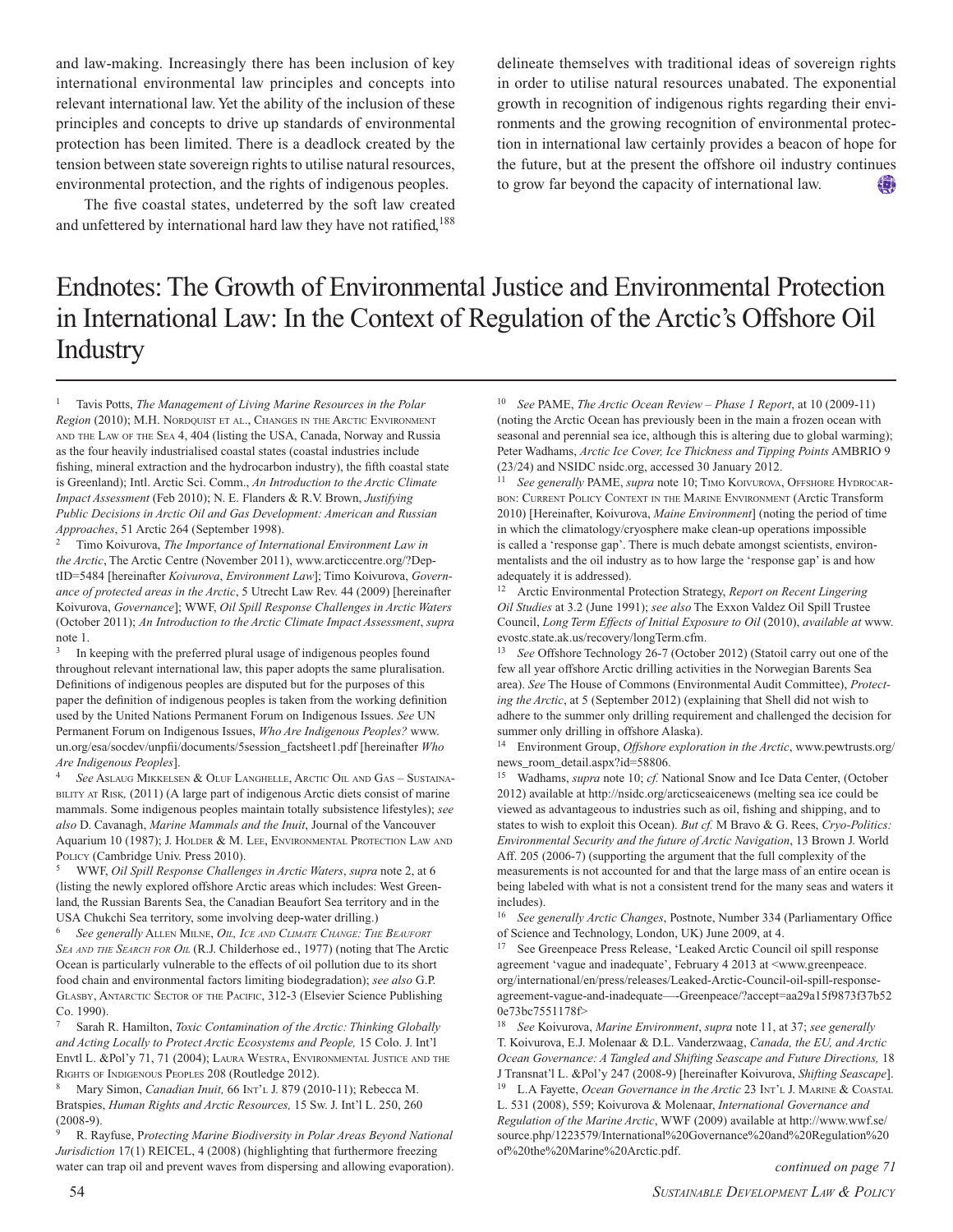#### **Endnotes:** The Growth of Environmental Justice and Environmental Protection in International Law: In the Context of Regulation of the Arctic's Offshore Oil Industry *continued from page 54*

<sup>20</sup> Nordquist et al., *supra* note 1; Koivurova & Molenaar, *supra* note 18.

<sup>21</sup> *See* J.L. Pagnan, *Arctic Marine Protection* 53(4) Arctic 469 (December 2000); *see also* F. Cava, D. Monsma & O.R. Young, *Workshop on Arctic Gover-*

*nance: Drawing Lessons from the Antarctic Experience* (2009). <sup>22</sup> A permanent secretariat is currently being set up and will begin work by May

2013–Nuuk Declaration – On the Occasion of the Seventh Ministerial Meeting of the Arctic Council, 12 May 2011. D. Rothwell, *The Arctic in International Affairs: Time for a New Regime?*, 15 Brown J. WORLD AFF. 241 (2008-9).

<sup>23</sup> H. Hillgenberg, *A Fresh Look at Soft Law*, 10 EJIL 499 (1999). *See also* A. Boyle, *Soft Law in International Law Making* in M.D. Evans, *International Law*, 140-156 (Oxford University Press 2006).

<sup>24</sup> The Rio Declaration and Agenda 21 identify this wide inclusion as an important feature of international environmental law.

<sup>25</sup> K. KABBOT  $&$  D. SNIDAL, HARD AND SOFT LAW IN INTERNATIONAL GOVERNANCE (MIT Press 2000); Sale & E. Potapov, Scramble for the Arctic, 141 (Francis Lincoln Publishers 2010).

<sup>26</sup> M. Fitzmaurice, RECUEL DES COURS132 (Hauge Academy of International law 2001).

See generally A. Boyle, INTERNATIONAL LAW AND THE ENVIRONMENT (Clarendon Press 1992); *see also* Bell & McGillivray, Environmental Law, 52-54 (Oxford University Press 2008).

<sup>28</sup> This article utilizes three of these international environmental law principles/concepts as an example, other relevant ones include: the polluter pays principle, the principle of prevention and the concept of ecobased management. <sup>29</sup> The Convention on Biological Diversity 1992, http://www.cbd.int/convention/, last accessed Feb. 9, 2013.

<sup>30</sup> United Nations Agenda 21 1992, *available at http://www.un.org/esa/dsd/ agenda21/res\_agenda21\_00.shtml.*

<sup>31</sup> Rio Declaration on Environment and Development 1992, Principle 15, available at http://www.unep.org/Documents.Multilingual/Default.asp?documen tid=78&articleid=1163.

<sup>32</sup> Convention for the Protection of the Marine Environment of the North-East Atlantic (the OSPAR Convention) 1992 [hereinafter OSPAR].

<sup>33</sup> *Environmental Impact Assessment Guidelines*, 9 (Finnish Ministry of the Environment 1997) *available at* http://ceq.hss.doe.gov/nepa/eiaguide.pdf. <sup>34</sup> *Arctic Offshore Oil and Gas Guidelines 2009*, PAME, 6 *available at* http://

www.pame.is/images/stories/FrontPage/Arctic-Guidelines-2009-13th-Mar2009.pdf. <sup>35</sup> T. O'RIORDAN ET AL., REINTERPRETING THE PRECAUTIONARY PRINCIPLE (Cameron & May 2002); K. BASTMEIJER, THE ANTARCTIC ENVIRONMENTAL PROTOCOL AND ITS DOMESTIC LEGAL IMPLEMENTATION, (Kluwer Law International 2003); R. Cooney, *The Precautionary Principle in Biodiversity Conservation and Natural Resource Management*, IUCN Policy & Global Change Series No. 2 (2004).

<sup>36</sup> *See supra* notes 7-15.

<sup>37</sup> *See* Koivurova, *Maine Environment, supra* note 11 (explaining that a response gap is the time when climatological or cryosphere extremes preclude, or severely restrict, the ability to carry out a response to any oil spillages).

<sup>38</sup> Greenpeace, *Arctic Oil: A Very Crude Idea*, available at http://www. greenpeace.org/international/en/news/Blogs/makingwaves/arctic-oil-a-verycrude-idea/blog/12544/ (2010) (advocating that in adherence to a strictly precautionary approach offshore oil activities in the Arctic should have far greater control or entirely cease); *see also* Friends of the Earth, *Act for the Arctic*, (May 2011), available at http://www.foe.co.uk/news/act\_for\_arctic\_30746.html.<br><sup>39</sup> The Arctic Offshore Oil and Gas Guidelines 2000, Personant 1.3. (add

The Arctic Offshore Oil and Gas Guidelines 2009, Paragraph 1.3. (adopting the definition of the precautionary principle found in the Rio Declaration on Environment and Development, Principle 15).

T. Koivurova in N. Craik, The International Law of Environmental Impact ssessment: Process Substance, 107 (Cambridge University Press 2008); *see generally* Natalia Loukacheva, Polar Law (National Council of Ministers 2010) [hereinafter Polar Law].

<sup>41</sup> Cava et al., *supra* note 21; D. VIDAS, PROTECTING THE POLAR MARINE ENVIronment: Law and Policy for Pollution Prevention 111 (Cambridge University Press, 2000).

<sup>42</sup> Rothwell, *supra* note 22; C. de Roo et al., (Arctic Transform), *Environmental Governance in the Marine Arctic* (2008).

<sup>43</sup> Environmental Impact Assessment Guidelines 1997, *supra* note 33.

 $\frac{44}{10}$  *Id.* at 5.1.

<sup>45</sup> Koivurova in Craik, *supra* note 40, at 107*;* Loukacheva, *supra* note 40, at 39. <sup>46</sup> *See generally* OSPAR, *supra* note 32.

- 47 OSPAR, *supra* note 32, Article 2(2)(a).9<br>48 OSPAR, *supra* note 32, Article 2(3)(a).
- 48 OSPAR, *supra* note 32, Article 2(2)(a).<br>49 OSPAR, *supra* note 32, Annex V
- OSPAR, *supra* note 32, Annex V.

<sup>50</sup> Koivurova & Molenaar, *supra* note 18; E. Hey, *The International Regime for the Protection of the North Sea: From Functional Approaches to a More Integrated Approach,* 17 Int'l J. Marine & Coastal L 325 (2002). *See also* Fayette, *supra* note 18, at 557-8; De Roo et al., *supra* note 41, at 26.

Greenland is party to OSPAR via Denmark's ratification.

<sup>52</sup> OSPAR Commission, Quality Status Report, *Geography, Hydrography and Climate* (2000).

<sup>53</sup> OSPAR, *supra* note 32, Articles 25, 27(2).

<sup>54</sup> OSPAR, *supra* note 32, Article 1(a) (defining the Maritime Area).

<sup>55</sup> OSPAR, *supra* note 32, Annex V, Article 2 (providing the example of OSPAR, which specifically refers to CBD).

<sup>56</sup> Although this is non-binding as it's within the preamble the contents should be interpreted in keeping with this approach.

<sup>57</sup> Conservation and Sustainable Use of Marine and Coastal Biological Diversity, COP 2, Decision II/10, Part xi, *available at http://www.cbd.int/decision/ cop/?id=7 083.*

See supra notes 37-38 (environmentalists, scientists and the offshore industry debate whether or not in application of the precautionary principle offshore drilling should cease).

59 R. SONI, CONTROL OF MARINE POLLUTION IN INTERNATIONAL LAW 39 (Juta  $\&$ Co.1985).

60 B. STONEHOUSE, ANIMALS OF THE ARCTIC 52-54 (Ward Lock Ltd. 1971); PAME, *supra* note 10.

<sup>61</sup> *An Introduction to the Arctic Climate Impact Assessment*, *supra* note 1.

<sup>62</sup> Identified by the CBD Conference of the Parties (2004).

<sup>63</sup> B. Lausche, *Guidelines for protected areas legislation,* IUCN (June 2011) (highlighting that areas with hydrothermal vents or polar bear habitats are considered vulnerable areas). S. Gubbay, Marine Protected Areas – Principles

and Techniques for Management (Chapman & Hall, 1995).

<sup>64</sup> Conservation of Arctic Flora and Fauna, CPAN (Feb 2012), www.caff.is/ about\_cpan [hereinafter CAFF]; UNEP, *National and Regional Networks of Marine Protected Areas: A Review of Progress* (2008).

<sup>65</sup> Lausche, *supra* note 63.

<sup>66</sup> The Convention on Biological Diversity 1992, http://www.cbd.int/convention/, last accessed Feb. 9, 2013.

<sup>67</sup> *Id.* <sup>68</sup> Anthony Aust, *Handbook of International Law* 338 (Cambridge University Press 2005).

<sup>69</sup> CAFF is one of the Arctic Council's six working groups.

<sup>70</sup> CAFF, *CPAN*, *supra* note 64.

<sup>71</sup> CAFF, *CPAN*, *supra* note 64; UNEP, *National and Regional Networks of Marine Protected Areas: A Review of Progress* (2008).

A. Hidyarad, ENDANGERED WILDLIFE AND PLANTS OF THE WORLD 1636 (Marshall Cavendish Corporation 2001). *See also* Greenpeace, *Black on White: The Threat of Arctic Oil to Whales* (July 2011).

<sup>73</sup> S.D. Rice, *Persistence, Toxicity and long-term environmental impact of the Exxon Valdez Oil Spill,* 7 U. St. Thomas L.J 55, 57 (2009-10); *see* The Exxon Valdez Oil Spill Trustee Council (Rodgers et al.), *supra* note 12 (the estimated ranges are large as there is debate over how many species actually died as carcasses sink uncounted but this is the general range, with over 35,000 seabird and 1,000 sea otters carcasses actually retrieved).

<sup>74</sup> STONEHOUSE, *supra* note 60.

<sup>75</sup> Koivurova and K. Hossain, *Offshore Hydrocarbon: Current Policy Context in the Marine Arctic*, Arctic Transform, 18/19; W.N. Rom, Environmental Policy and Public HEALTH: AIR POLLUTION, GLOBAL CLIMATE CHANGE (John Wiley & Sons Inc. 2012).

<sup>76</sup> The Wilderness Society, *Broken Promises, The Reality of Oil Development in America's Arctic*, 10 and 2 (September 2009).

<sup>77</sup> Hamilton, *supra* note 7.

<sup>78</sup> Alaska Center for Climate Assessment Policy, Arctic Marine Shipping Assessment, 2; WWF, *Polar Bears at Risk* (2002), available at http://www. oilspillcommission.gov/sites/default/files/documents/Updated%20Arctic%20 Working%20Paper.pdf.

<sup>79</sup> Greenpeace, *Black on White: The Threat of Arctic Oil to Whales* (July 2011); Koivurova, *supra* note 9, at 55. The International Agreement for the Conservation of Polar Bears 1973,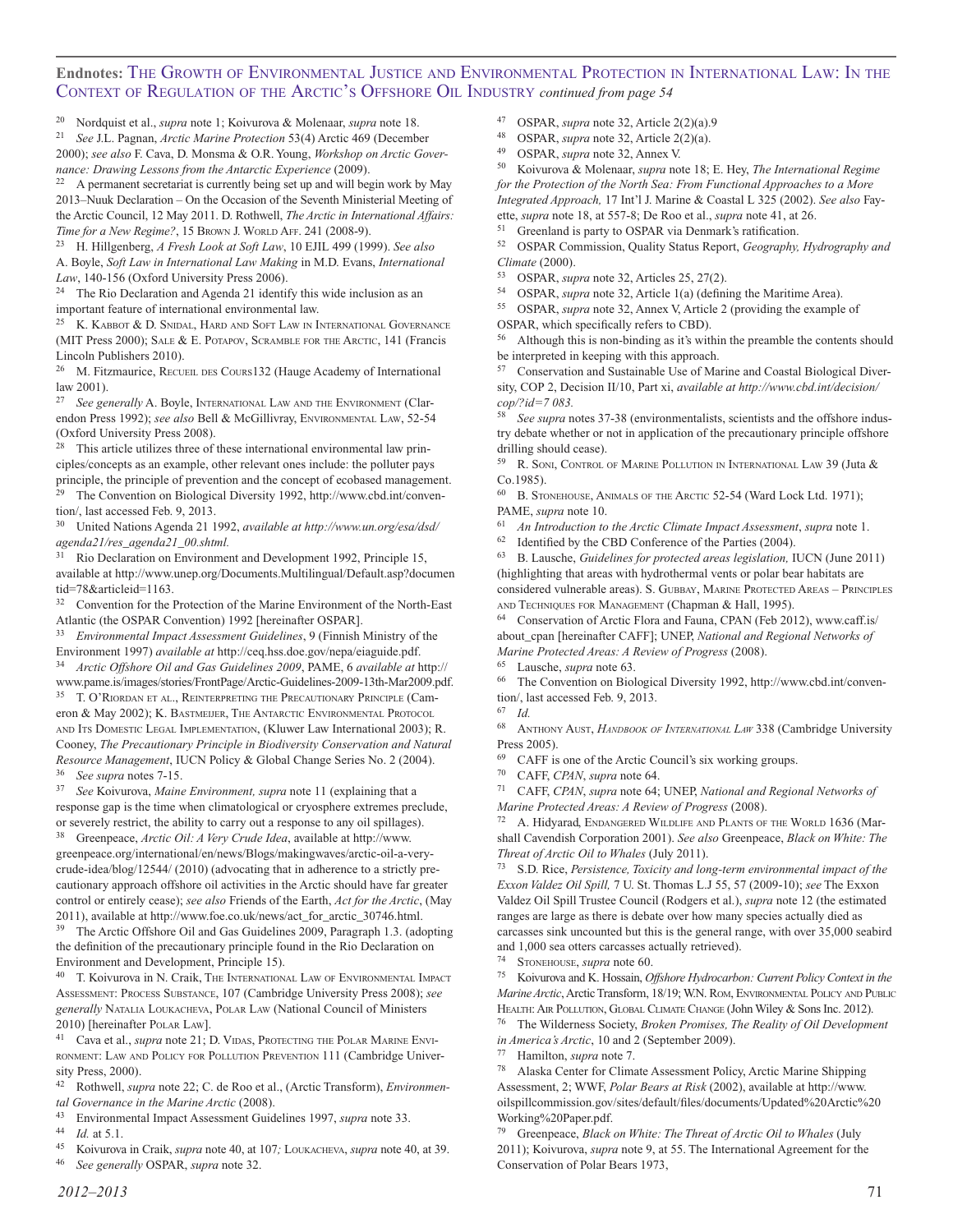<sup>80</sup> Art. II, Nov. 15, 1973, 27 U.S.T. 3918, 13 ILM 13(1974), available at http:// sedac.ciesin.org/entri /texts/polar.bears.1973.html.

<sup>82</sup> Matt Irwin, Note, *Polar Bears, Oil and the Chukchi Sea: The Federal*

*Government Sells Mineral Rights in Polar Bear Habitat*, 8 Sustainable Dev. L. & Pol'y 40, 40 (2008) (noting that in the U.S. sector of the Chukchi Sea, oil exploration has been allowed within polar bear habitats. There was an ominous delay in considering the status of polar bears with regards to the US endangered Species Act meaning the US MMS Department could auction off these licenses with relatively few encumbrances. This area is home to 10% of the polar bear population). *See also* Loukacheva, *supra* note 40.

<sup>83</sup> De Roo et al., *supra* note 42 at 20-22; WWF, Polar Bears at Risk (2002), available at http://www.oilspillcommission.gov/sites/default/files/documents/ Updated%20Arctic%20Working%20Paper.pdf.

<sup>84</sup> Thurston, *Offshore Oil and Gas Activities in the* Arctic (PAME October 2003); National Commission on the BP Deepwater Horizon Oil Spill and Offshore Drilling, *The Challenges of Oil Spill Response in the Arctic* (Staff Working Paper Number 5, January 11 2011). http://www.oilspillcommission. gov/sites/default/files/documents/Updated%20Arctic%20Working%20Paper.pdf.

<sup>85</sup> K. Casper, *Oil & Gas Development in the Arctic: Softening of Ice Demands Hardening of International Law* 49 Nat. Resources J. 825, 839 (2009); Fayette, *supra* note 19 at 543; Smith, WWF, *Environmental Impacts of Offshore Oil and Gas Development in the Arctic (2003).*

United States Geographical Soc'y, *Circum-Arctic Resource Appraisal: Estimates of Undiscovered Oil and Gas North of the Arctic Circle* (2008), available at http://pubs.usgs.gov/fs/2008/3049/fs2008-3049.pdf. (noting that 84% of this is predicted to be offshore oil, within states Exclusive Economic Zones (EEZs). This figure although reduced from the prior USGS pronouncement, has led to scientific queries about the level of accuracy).

Experts generally accept that sustainable development is now an established principle of environmental law. Although some academics dispute this— for purposes of this article, sustainable development is an accepted opinion. Unfortunately there is no scope for a further discussion in this paper. *See generally* R.R. Churchill & A.V. Lowe, The Law Of The Sea *(*1988); Dire Tladi, Sustainable Development In International Law (PULP 2007).

M. Jacobs, Sustainable Development as a Contested Concept in FAIRNESS AND FUTURITY: ESSAYS ON ENVIRONMENTAL SUSTAINABILITY AND SOCIAL JUSTICE, 218 (Oxford University Press 1999).<br><sup>89</sup> Our Canuary Eutume Banant of

<sup>89</sup> *Our Common Future: Report of the World Commission on Environment and Development, Towards Sustainable Development* (The Bruntdland Report)– Chapter 2 U.N. A/42/427 (1987), *available at* http://www.un-documents.net/ wced-ocf.htm.

<sup>90</sup> *See* UN Environment Program ("UNEP"), *Nairobi Declaration on the State of the Worldwide Environment from the UN Conference on the Human Environment in Stockholm (1972),* UNEP/GC.10/ INF.S of May 19, 1982 UNEP Regional Seas Programme, IUCN World Conservation Congress (resulting in many of recommendations and resolutions including many on sustainable development). *See also* United Nations Conference on Environment and Development, Rio de Janiero, Braz., June 13-14, 1992, *Rio Declaration on Environment and Development*, A/CONF. 151/26 (Vol. 1), Principle 22 (Aug. 12, 1992); UN World Summit on Sustainable Development (Earth Summit), Johannesburg, S. Afr. (Aug. 26-Sept. 4, 2002); OSPAR, *supra* note 31.

<sup>91</sup> Mikkelsen, *supra* note 4 at 5; Preamble, Guidelines for Environmental Impact Assessment (EIA) in the Arctic, Preamble (2007).

92 *Arctic Council*, U.S. DEPARTMENT OF STATE, available at http://www.state. gov/e/oes/ocns/opa/arc/ac/index.htm, last accessed Jan.15, 2013.

<sup>93</sup> L. Nowlan, IUCN Environmental Law Programme, *Arctic Legal Regime for Environmental Protection*, 12 (2001); Timo Koivurova & David L Vanderzwaag, *The Arctic Council at 10 Years: Retrospective and Prospects* 40 UBCL Rev. 121, 150 (2007); *see also* Mikkelsen, *supra* note 4 at 30.

<sup>94</sup> Focusing on issues such as sustainable reindeer husbandry and telemedicine. Mikkelsen, *supra* note 4; David Vanderzwaag, The Arctic Environmental Protection Strategy, *Arctic Council and Multilateral Environmental Initiatives: Tinkering while the Arctic Marine Environment Totters,* 30 Denv. J. Int'l L. & Pol'y 131, 152-4 (2001-2); Paula Kaankaanpää and Oran R Young, *The Effectiveness of the Arctic Council*, Polar Research 31, 17176 (2012) (noting that until 2006 there was little focus on the offshore oil industry). For a full list of projects/activities relating to SDWG see: www.sdwg.org/content.php?doc=86.

<sup>95</sup> International Polar Year Project, *Arctic Energy Summit – The Arctic as an Emerging Energy Province* (February 2010) (including coal, gas and many renewables and rural energy sources).

<sup>96</sup> *See* Koivurova & Vanderzwaag, *supra* note 93 at 160 (discussing the altering visions that the change in chair has upon the Arctic Council. *See also* www. sdwg.org/content.php?doc=75 for details of the Best Practices in Ecosystembased Ocean Management report.

<sup>97</sup> Sustainable Development Working Group, *Report on Arctic Energy* (2006).

<sup>98</sup> Guidelines for EIA, *supra* note 33, at Preamble (1997).

Guidelines for EIA, *supra* note 33, at Preamble, Part 1 (Pages 6,7, 8 and 9), Table 1, Part 4, Part 7, Part 8, Part 9 and Part 10.

<sup>100</sup> Arctic Council, *Arctic Offshore Oil and Gas Guidelines, ¶* 1.3 (2009), http://www.pame.is/images/PAME\_NEW/Oil%20and%20Gas/Arctic-Gu*id*elines-2009-13th-Mar2009.pdf.

<sup>101</sup> Arctic Offshore Oil and Gas Guidelines, *supra* note 34.

<sup>102</sup> *See* text relating to notes 135-161 regarding public participation in EIAs. <sup>103</sup> OSPAR Convention 1992, Preamble, Sept. 22, 1992. Positive examples of OSPAR's regulation of the offshore industry include: OSPARCOM Decision 2000/3 prohibited oil-based muds and allowed discharge of synthetic fluids only in 'exceptional circumstances' and subsequent OSPARCOM monitoring and reporting requirements. OSPAR Recommendation 2001/1 regulates the management of produced water discharge and again provides for monitoring and follow-up procedures. <sup>104</sup> OSPAR Commission, *The North-East Atlantic Environment Strategy – OSPAR Agreement* (2010-3).

<sup>105</sup> *See* text relating to notes 18-22.

<sup>106</sup> Casper, *supra* note 85, at 839; Koivurova, Molenaar, & Vanderzwaag, *supra* note 17 at 260. Huebert, in Nordquist et al., *supra* note 1; Sale & Potapov, *supra* note 25, at 141-2.

<sup>107</sup> Stonehouse, *supra* note 60 at 55; Snyder, *International Legal Regimes to Manage Indigenous Rights & Arctic Dispute from Climate Change*, 22 Colo. J. Int'l Envtl L. & Pol'y, 6 (2011) (providing a detailed discussion of use of different flora fauna and cultural importance of marine environment in which he acknowledges that most Arctic indigenous people live by and rely on the coast); S.J. Dresser*, Safeguarding the Arctic from Accidental Oil Pollution* 16 SW. J. Int'l Law 507, 512 (2010) (utilizing a large number of marine mammals: fish, whales, seals, polar bears and walruses).

<sup>108</sup> *See supra* note 8 and see section on sustainable development.

 $^{109}$  John Byrne, Leigh Glover & Cecilia Martinez, Environmental Justice: DISCOURSES IN INTERNATIONAL POLITICAL ECONOMY, 3 (2002); BRYANT, ENVIRONmental Justice Issues, Politics And Solutions 6-7 (1995).

<sup>110</sup> WESTRA, *supra* note 7, at 208-9; S. JAMES ANAYA, INDIGENOUS PEOPLES IN International Law (2004).

<sup>111</sup> Dalee Sambo Dorough, *Inuit of Alaska: Current Issues* in POLAR LAW, *supra*, note 40 at 200.

<sup>112</sup> O.W. Pedersen, *Environmental Principles and Environmental Justice,* 12 Envtl. L. Rev. 26, 27-8 (2010); Ronald Sandler, Environmental Justice And ENVIRONMENTALISM: THE SOCIAL JUSTICE CHALLENGE TO THE ENVIRONMENTAL Movement 88-9 (2007) (acknowledging that distributive justice was recognized by Aristotle as key part of justice).

<sup>113</sup> Pedersen, *supra* note 112; SANDLER, *supra* note 112; BYRNE, GLOVER & Martinez, *supra* note 109.

<sup>114</sup> Pedersen, *supra* note 112; SANDLER, *supra* note 112; BRYANT, *supra* note 109.

<sup>115</sup> Pedersen, *supra* note 112; Byrne, Glover & Martinez, *supra* note 109.

<sup>116</sup> Pedersen, *supra* note 112 at 28; NICHOLAS LOW & BRENDAN GLEESON, JUS-TICE, SOCIETY AND NATURE – AN EXPLORATION OF POLITICAL ECOLOGY (1998).

<sup>117</sup> Int'l Labor Org. ("ILO"), The Indigenous and Tribal Peoples Convention, ILO169 (June 27, 1989), *available at* http://www.unhcr.org/refworld/ pdf*id*/3ddb6d514.pdf

<sup>118</sup> United Nations Declaration on the Rights of Indigenous Peoples 2007 A/ RES/61/295(Sept. 13, 2007). Despite initial opposition Canada and USA in 2010 showed their support for UNDRIP. Leaving Russia as the sole Arctic state opposing UNDRIP.

<sup>119</sup> The Arctic Council, *Member States*, http://www.arctic-council.org/index. php/e n/about-us/members.

- <sup>120</sup> Indigenous and Tribal Peoples Convention, *supra* note 117.
- <sup>121</sup> *Id*. at Preamble.
- <sup>122</sup> *Id.* at Art. 2(2)(a).
- <sup>123</sup> *Id*. at Art.6 and 15(2).
- <sup>124</sup> Lillian Aponte Miranda, *Indigenous Peoples as International Lawmakers*,
- 32 U. Pa. J. Int'l. L. 203, 236 (2010-11).

Id. at Art.II.

<sup>125</sup> Greenland and the Faroe Isles are also parties to this Convention via Denmark.

<sup>126</sup> John B. Henriksen, *Oil & Gas Operations In Indigenous Peoples Lands And Territories In The Arctic: A Human Perspective*, 4 Galdu Cala – Journal of Indigenous Peoples Rights 24, 30 (2005).